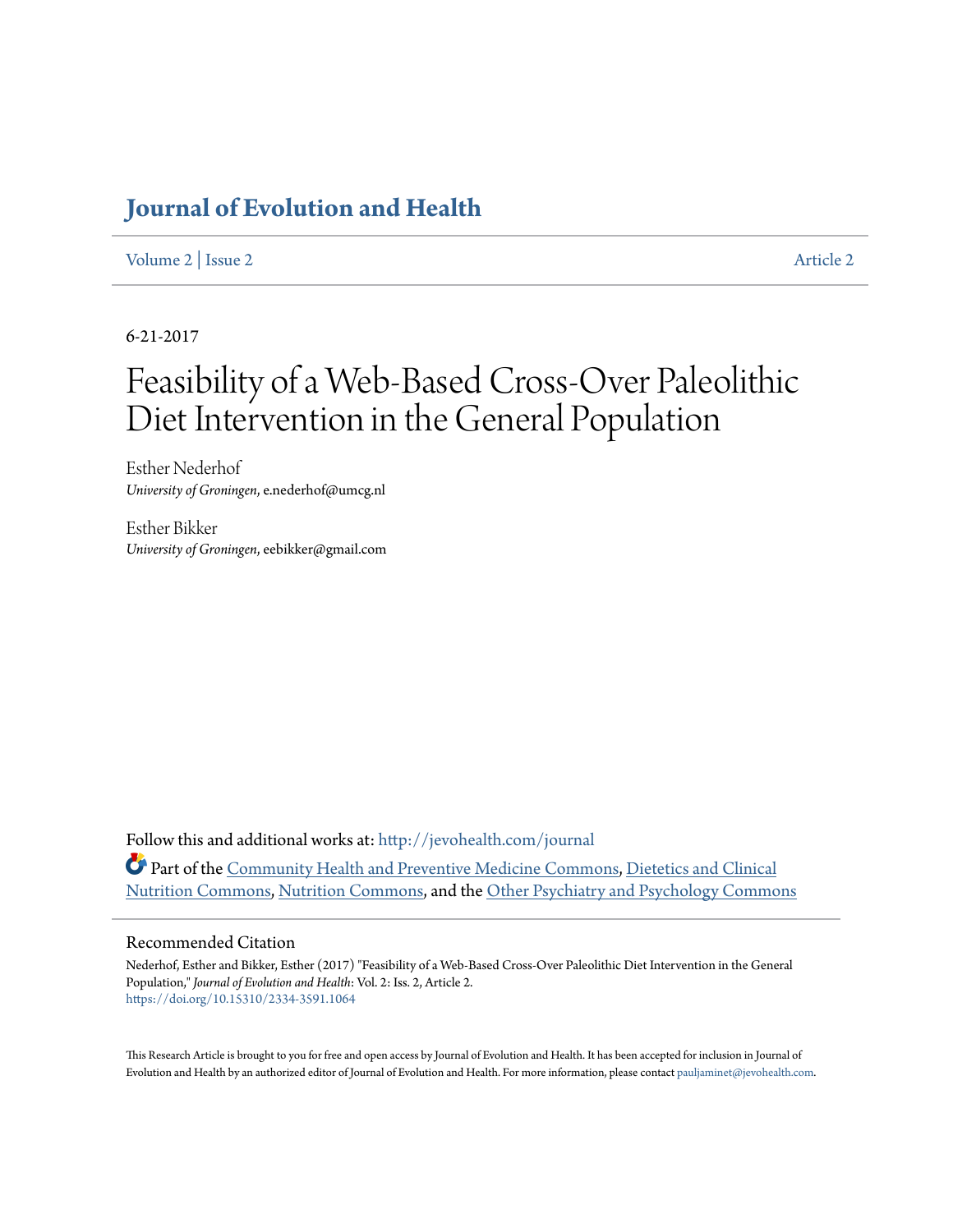## Feasibility of a Web-Based Cross-Over Paleolithic Diet Intervention in the General Population

### **Abstract**

**Introduction:** The primary aim was to investigate feasibility of a web-based cross-over Paleolithic diet intervention in the general population. The secondary aim was to calculate the sample size needed to reach a statistically significant difference in effect of a Paleolithic-like diet on psychological and somatic symptoms compared with the Dutch consensus diet.

**Methods:** 35 participants from the general population were recruited using social media. Participants filledout an intake questionnaire to assess representativeness of the sample. Participants were instructed to consume both a Paleolithic-like diet and the Dutch consensus diet during four weeks, the order was randomly assigned. After each period, participants filled-out a questionnaire to assess compliance to the dietary instructions, the Depression Anxiety Stress Scale to assess psychological symptoms and the Rosmalen Somatization Index to assess somatic symptoms.

**Results:** It took 42 days to recruit 35 participants, the drop-out rate was 20% and compliance to the diets was at least 68%. Participants were representative of the general Dutch population regarding age, BMI, marital and work status and symptoms of depression and anxiety. Participants showed greater reductions in psychological and somatic symptoms when consuming a Paleolithic-like diet compared to the Dutch consensus diet. Sample size calculations showed that at least 30 participants need to be recruited for statistical significance.

**Conclusion:** Conducting a web-based cross-over dietary intervention in the general population appeared feasible. Given the ease of increasing sample size in web-based studies, we recommend recruiting more participants than estimated when comparing a Paleolithic-like diet to the Dutch consensus diet.

#### **Keywords**

Nutrition; Prevention; Treatment; Psychiatry; Mental disorders; Palaeolithic

#### **Cover Page Footnote**

No funding was received for the present pilot study. The authors report no conflicts of interest. This trial was registered with The Netherlands National Trial Register (NTR) under number 5492 at 14 September 2015. Recruitment started 23 September 2015. The authors gratefully acknowledge the contributions of Daniel Vogel and RoQua to data collection. The authors also acknowledge the contribution of all participants and others involved, without whom this study would not have been possible. The data-set and the manuals with dietary instructions (in Dutch) are available from http://hdl.handle.net/10411/C6U43L.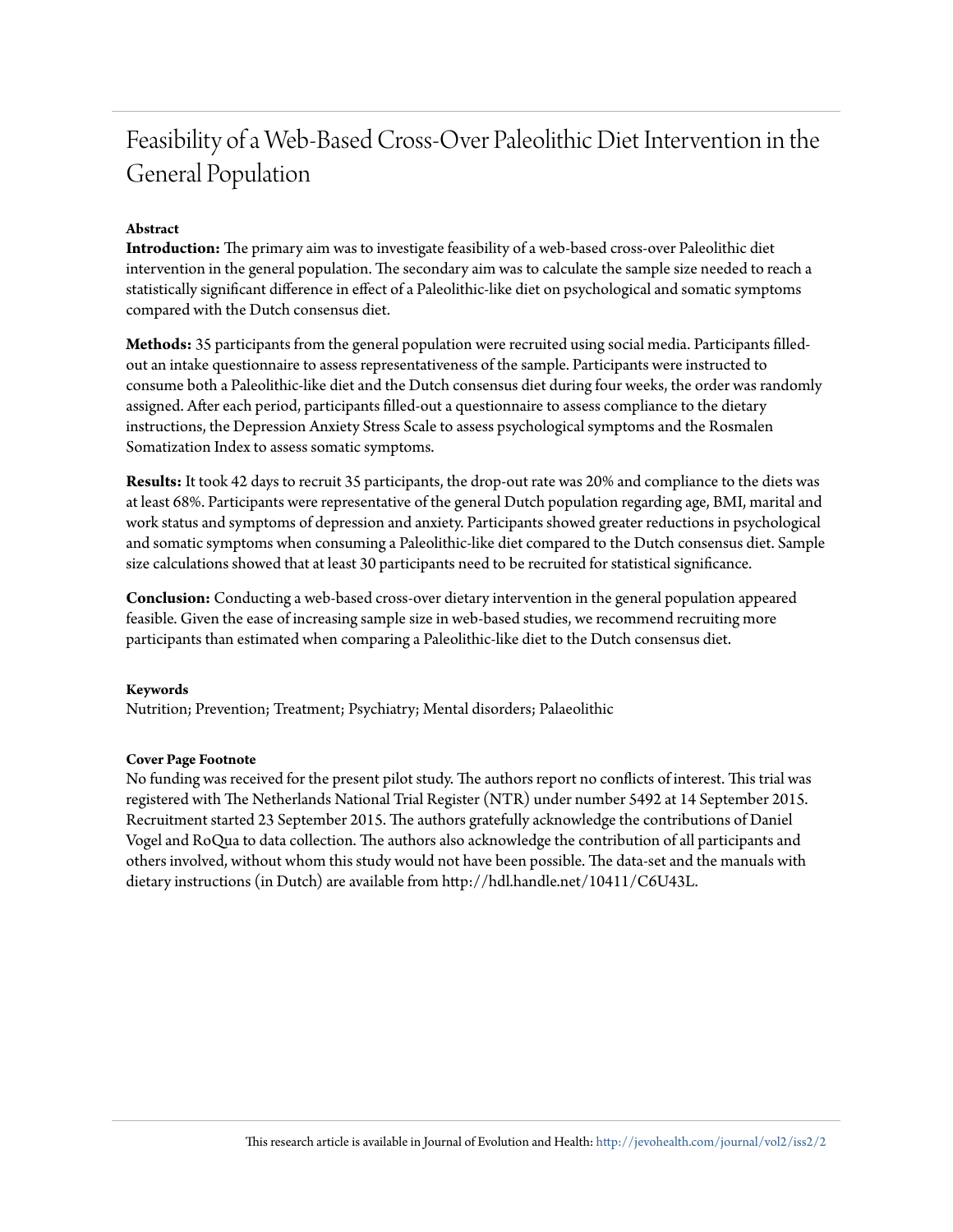## Introduction

Health care costs continue to rise by about 6% per year in various Western countries, such as the US and The Netherlands, and costs are estimated to account for almost 20% of the gross domestic product in 2024 in the US and in 2040 in The Netherlands (Keehan et al., 2015; Van der Horst, Van Erp, & De Jong, 2011). Chronic diseases account for about 75% of these costs in Western countries. Many chronic diseases are almost entirely attributable to environmental factors (Willett, 2002), some of which are modifiable, such as diet. An important goal of research into preventive medicine should therefore be to identify dietary patterns that can help reduce the risk for chronic disease, with the ultimate goal to reduce healthcare costs for preventable chronic diseases.

Research to identify dietary patterns that can reduce chronic disease risk in the normal population could possibly be done through internet to reach large and representative samples. The primary purpose of the present study was therefore to investigate feasibility of a web-based diet intervention in the general population. The primary outcome measures were time to recruit 35 participants, representativeness of the sample, drop-out rate and compliance to the dietary interventions.

In the present study we choose to compare two diets in a cross-over design. The two diets were the Dutch consensus diet and a Paleolithic-like diet. Both diets contain vegetables, fruit, meat, fish and eggs. The Dutch consensus diet is the dietary pattern that is advised to the general Dutch population and includes grains, dairy and vegetable oils, which are excluded from Paleolithic-like diets. The reason that we choose these two diets is that results from a meta-analysis suggest that Paleolithic-like diets improved risk factors for chronic diseases more than any of the control diets in people meeting one or more criteria for metabolic syndrome at inclusion (Manheimer, van Zuuren, Fedorowicz, & Pijl, 2015). Today, only one published randomized-controlled trial investigated health effects of a Paleolithic-like diet in the general population (Genoni, Lyons-Wall, Lo, & Devine, 2016).The major limitation of all these trials is the small sample size, ranging from 13 in a cross-over trial (Jonsson et al., 2009) to 70 in a parallel groups trial (Mellberg et al., 2014). Using web-based study designs could be one way to increase sample sizes.

The purpose of the present study was to investigate feasibility of a webbased cross-over Paleolithic-like diet intervention in the general population. The primary outcome measures were time to recruit 35 participants, representativeness of the sample, drop-out rate and compliance to the dietary interventions.

The secondary aim of the present study was to calculate the sample size needed to reach a statistically significant difference in effect of a Paleolithic-like diet on psychological and somatic symptoms compared with the Dutch consensus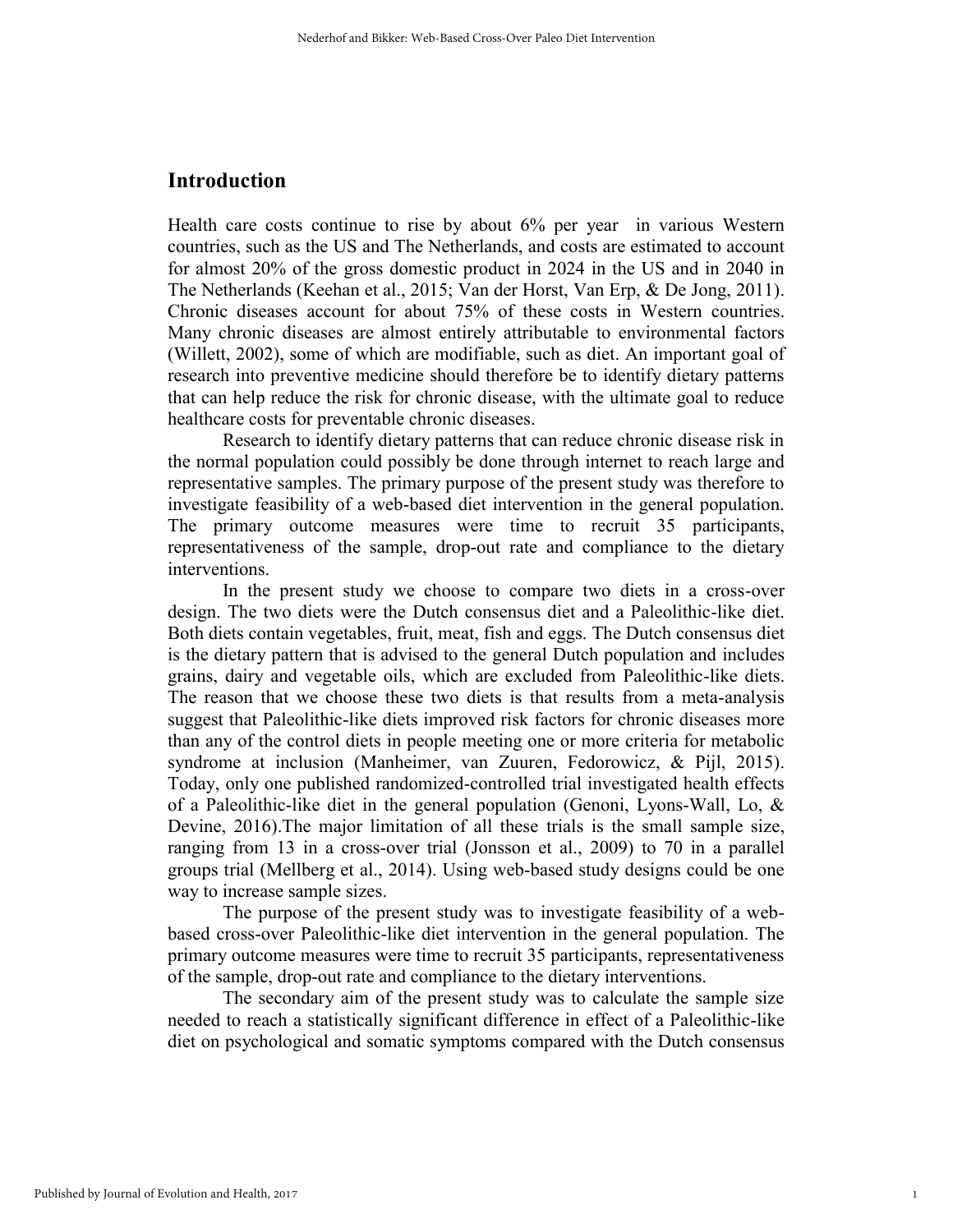diet. We choose to use physical and psychological symptoms as the secondary outcome measure, because dietary patterns with the potential to reduce risk for chronic diseases should at least reduce physical and/or psychological complaints in the general population, as many, if not all, chronic diseases come hand in hand with common symptoms such as fatigue, pain and breathlessness (Solano, 2006). Additionally, we asked participants if they had suggestions for improvement of the study materials and/or procedures.

## Results and discussion

#### Feasibility

#### *Time to recruit 35 participants*

It took the researchers 42 days to recruit 35 participants. In the first 24 days after publishing an initial post on the first author's blog and citation of this post in a local newspaper, 29 participants were recruited. The remaining 6 participants were recruited after sharing the post on Facebook and Twitter by the first and second author.

## *Representativeness of the sample*

Demographic characteristics of the participants are given in Table 1. Participants were representative for the Dutch population regarding, age, body mass index, marital status, work status and depressive and anxiety symptoms. Participants were more often female and higher educated compared to the Dutch population and had significantly lower symptoms of distress. Participants in our feasibility study had significantly higher PHQ-15 scores compared to the general German population.

Earlier research has shown that study samples recruited through the internet are as representative as samples recruited through traditional methods (Gosling & Mason, 2015). Especially in The Netherlands, where over 90% of households has an internet connection, the use of web-based recruitment methods does not seem a limitation for achieving a representative sample. On the other hand, samples in other studies on diet and/or psychological symptoms also contained more females and more higher educated individuals compared to the general population (see for example, Boers et al., 2014 and Van Der Krieke et al., 2016). Thus, it seems more likely that the higher number of females and higher educated participants should be attributed to the topic of the study than to the recruitment method.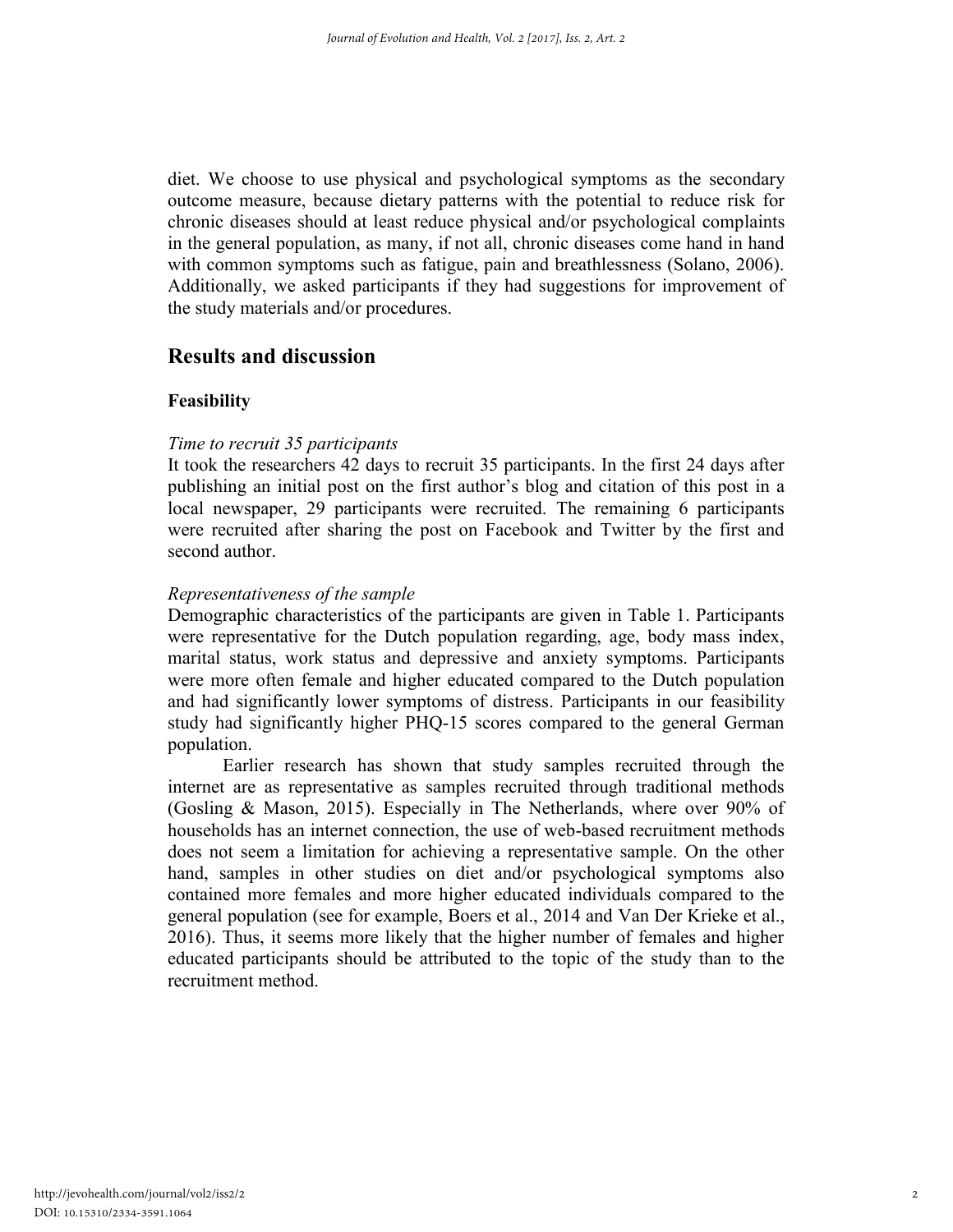|                   |                                                 | Participants present study | Dutch population | <b>Statistics</b>                         |  |  |
|-------------------|-------------------------------------------------|----------------------------|------------------|-------------------------------------------|--|--|
|                   |                                                 | $\%$ (n)                   | $\frac{0}{0}$    |                                           |  |  |
| Age               | 20-40                                           | 34.0(12)                   | 31.7             | Fisher exact = $648$ , p=.20              |  |  |
|                   | $41 - 65$                                       | 60.0(21)                   | 45.8             |                                           |  |  |
|                   | 66-80                                           | 6.0(2)                     | 17               |                                           |  |  |
|                   | >81                                             | 0(0)                       | 5.5              |                                           |  |  |
| <b>Sex</b>        | Female                                          | 72(26)                     | 51               | 6.80<br>$\chi^2(1)$<br>$\,=\,$<br>p < .01 |  |  |
| <b>BMI</b>        | < 18.5                                          | 0(0)                       | $\overline{2}$   | Fisher<br>215<br>exact<br>$\,=\,$         |  |  |
|                   | 18.5-25                                         | 48.4 (16)                  | 54,2             | $p = .94$                                 |  |  |
|                   | $25 - 30$                                       | 39.4(13)                   | 31.6             |                                           |  |  |
|                   | >30                                             | 12.2(4)                    | 12.2             |                                           |  |  |
| Marital status    | Married or registered partner                   | 47.2(17)                   | 40.3             | 2.04<br>$\chi^2(1)$<br>$=$<br>$p = .15$   |  |  |
| Educational level | Elementary school or lower vocational education | 13.9(5)                    | 44.5             | Fisher Exact<br>1928<br>$=$               |  |  |
|                   | Intermediate vocational training                | 11.1(4)                    | 16.5             | p < .01                                   |  |  |
|                   | Pre-university degree                           | 8.3(3)                     | 11.0             |                                           |  |  |
|                   | University degree                               | 66.7(24)                   | 28.3             |                                           |  |  |
| Work status       | Paid work                                       | 75.0(27)                   | 70               | 0.429<br>$\chi^2(1)$<br>$\,=\,$           |  |  |
|                   |                                                 |                            |                  | $p = .51$                                 |  |  |
|                   |                                                 | Mean (SD)                  | Mean (SD)        |                                           |  |  |
| <b>DASS</b>       | Depression                                      | 5.7(6.8)                   | 7.3(8.2)         | $T(8005)=1.16$ , p=.25                    |  |  |
|                   | Anxiety                                         | 3.1(4.1)                   | 4.0(5.4)         | $T(8005)=0.94$ , p=.35                    |  |  |
|                   | <b>Distress</b>                                 | 6.9(6.1)                   | 9.4(7.3)         | $T(8005)=1.99, p<.05$                     |  |  |
| <b>PHQ-15</b>     |                                                 | 5.7(4.7)                   | 3.8(4.1)         | $t(5056)=2.40, p<.05$                     |  |  |

Table 1. Baseline characteristics of participants in the present feasibility study and the general Dutch population.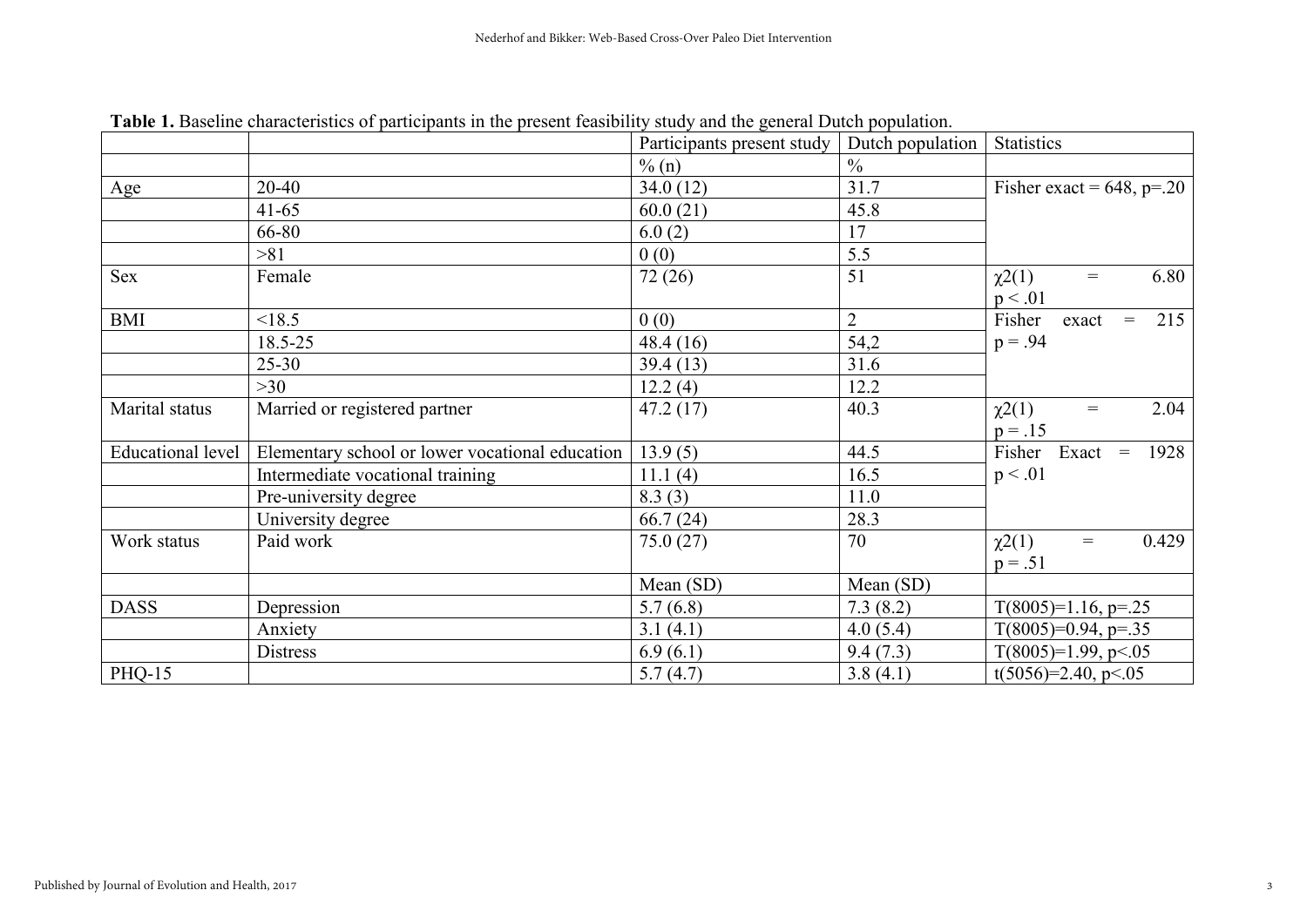Another potential limitation of our recruitment method was the use of social media. Using social media might make it more likely that individuals who were familiar with the investigators and their work were overrepresented. This may have led to an overestimation of adherence to the intervention. We did not ask participants through which medium they heard about the study, preventing us from analyzing differences in adherence between participants who heard about the study through the investigators' Facebook, Twitter or blog and participants who heard about the study through the local newspaper that cited our call.

#### *Drop-out rates*

The drop-out rate was 20%, 28 out of 35 participants completed measurements at all timepoints. One participant did not return the final RoSI. Seven participants dropped-out from the study; one during the Dutch consensus diet phase, six during the Paleo diet phase. One participant dropped-out during the Paleo diet phase because she experienced symptoms of dizziness, trembling, headaches and fatigue. This participant was taking blood-pressure lowering medication at baseline. One participant dropped-out during the Paleo diet phase because the time investment was too high. Reasons for discontinuing participation are unknown for the other five drop-outs.

Drop-out rates were comparable to other Paleolithic-like diet interventions in the normal population (Frassetto, Schloetter, Mietus-Synder, Morris, & Sebastian, 2009; Genoni et al., 2016; Osterdahl, Kocturk, Koochek, & Wandell, 2008). Reasons for discontinuing participation were unknown for most drop-outs, most did not respond to requests to fill-out questionnaires, nor did they reply to personal e-mails inquiring about their reasons for discontinuation. One participant indicated during the Paleolithic-diet phase that the time investment was too high. Another participant experienced symptoms of dizziness, trembling, headaches and fatigue and dropped-out within one week of adopting the Paleolithic-like diet. It turned out that this participant was taking blood-pressure lowering medication. Although speculative, it might be that the Paleolithic-like diet enhanced the efficacy of her medication. Dietary modifications, especially when including reductions in sodium intake in combination with increased potassium and magnesium intake, can further lower blood pressure in individuals already taking blood-pressure lowering medication (Appel et al., 2006). We therefore recommend that investigators carefully assess which participants are taking medication and ensure that those participants are closely monitored by their physician when participating in web-based dietary interventions.

#### *Compliance*

Overall compliance to the diets can be found in Table 2. A summary of the different food groups consumed during both intervention phases can be found in Figure 1. It should be noted that no conclusions about absolute numbers of portions or caloric intake can be drawn from these data, as the dietary compliance questionnaire was designed to measure intra-individual differences in compliance. Participants reported significantly greater consumption grains and dairy and significantly lower consumption of eggs during the Dutch consensus diet than during the Paleo diet. The group that was randomly allocated to first follow the Dutch consensus diet, also reported significantly higher consumption of sweet snacks and drinks and processed meat and fish and significantly lower consumption of vegetables and nuts than during the Paleo diet. These differences were not seen in the Paleo diet first group.

Compliance to the Dutch consensus diet was lower in the group that followed the Dutch consensus diet after following the Paleolithic-like diet during four weeks that in the group that followed the Dutch consensus diet first. Looking at within-group differences, we see that the Dutch consensus diet first group consumed significantly more sweet snacks and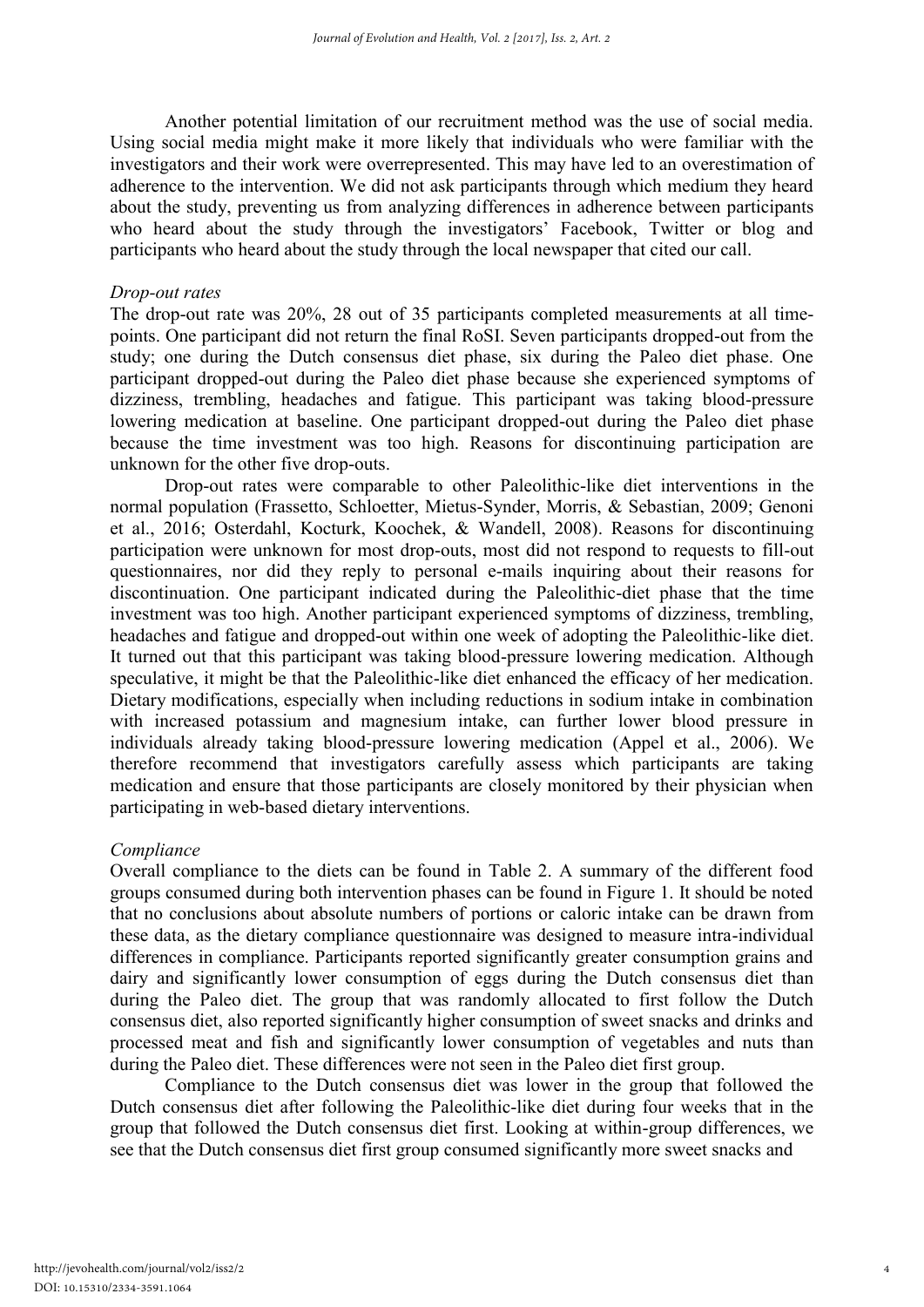|               |                   | <b>Baseline</b> | Paleo<br>diet  | Consensus diet  | <b>Baseline</b> | Consensus           | Paleo diet      | Number |
|---------------|-------------------|-----------------|----------------|-----------------|-----------------|---------------------|-----------------|--------|
|               |                   |                 | first $(n=14)$ | second $(n=13)$ |                 | diet first $(n=18)$ | Second $(n=15)$ | needed |
|               |                   |                 | $\%$           | $\frac{0}{0}$   |                 | $\frac{0}{0}$       | $\frac{0}{0}$   |        |
| Compliance    |                   |                 | 73             | 68              |                 | 75                  | 83              |        |
|               |                   |                 | Mean (SD)      | Mean (SD)       |                 | Mean $(SD)$         | Mean $(SD)$     |        |
| <b>DASS</b>   | Total             | 17,94 (16,96)   | 9,14(6,50)     | 12,15(9,70)     | 13,72(14,08)    | 10,67(11,77)        | 4,53(5,42)      | 25     |
|               | Depression        | 6,59(7,10)      | 2,93(3,20)     | 4,46(4,56)      | 4,83(6,59)      | 3,50(4,77)          | 1,13(2,50)      | 37     |
|               | Anxiety           | 3,71(4,92)      | 1,71(2,16)     | 3,00(2,89)      | 2,61(3,20)      | 2,00(2,30)          | 0,87(0,74)      | 23     |
|               | <b>Distress</b>   | 7,65(4,50)      | 4,50(2,41)     | 4,69(4,07)      | 6,28(5,17)      | 5,17(6,0)           | 2,53(3,58)      | 113    |
| <b>PHQ-15</b> | Total             | 11,11(8,32)     | 6,81(5,13)     | 7,38(6,85)      | 7,17(4,74)      | 6,72(5,02)          | 3,63(2,78)      | 18     |
|               | Cardio-pulmonary  | 1,12(1,32)      | 1,14(1,51)     | 1,33(1,44)      | 1,11(1,02)      | 1,00(0,97)          | 0,67(0,72)      | 23     |
|               | Muscular-skeletal | 2,12(1,87)      | 1,36(1,08)     | 2,25(1,71)      | 1,22 (1,44)     | 1,39(1,29)          | 0,80(0,94)      | 32     |
|               | Gastro-intestinal | 2,59(1,91)      | 1,86(1,41)     | 2,58(2,28)      | 1,56(1,95)      | 1,61(1,58)          | 1,07(1,28)      | 61     |
|               | General symptoms  | 6,18(4,29)      | 3,93(2,37)     | 4,17(2,62)      | 3,67(2,47)      | 3,17(3,00)          | 1,73(1,49)      | 125    |

Table 2. Compliance and psychological and somatic symptoms after four weeks on the paleo diet or the Dutch consensus diet.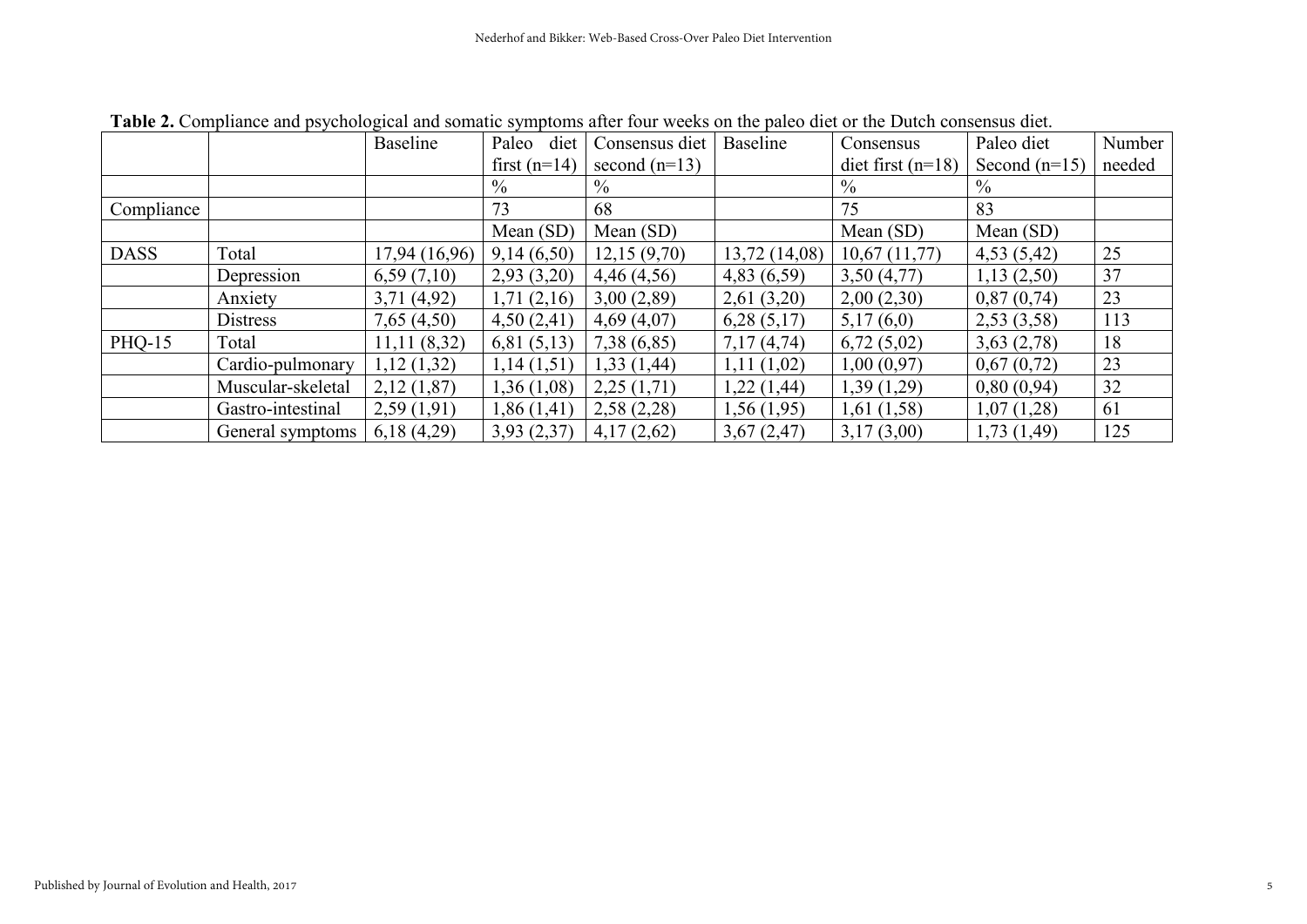drinks and processed meat and fish and significantly less vegetables and nuts during the Dutch consensus diet than during the Paleo diet. These differences were not seen in the Dutch consensus diet second group. Although we have not inquired about the reasons for low compliance, we could speculate that participants in the Paleolithic-like diet first group experienced such benefits from consuming high amounts of vegetables and fruit and low amounts of processed foods, that they were still avoiding those foods during the Dutch consensus diet period. Although processed foods are not part of the Dutch consensus diet, it is conceivable that they also made less processed choices within, for example, the grains and dairy food-groups. Nevertheless, we did not find a significant carryover effect in this feasibility study.

Compliance to the Paleolithic-like diet was 73% in the group that was assigned to the Paleolithic-like diet first and 83% in the group that was assigned to follow the Paleolithic-like diet second, meaning that 17-27% of all consumed portions reported in the dietary compliance questionnaire were outside the recommendations. When looking at figure 1, we conclude that participants consumed, on average, two portions of grains each day. The Mediterranean diet also consists of lots of vegetables and fruit and moderate amount of whole grains and seems to be highly effective in depressed patients (Jacka et al., 2017). Our participants also regularly reported consumption of dairy and sweet snacks and drinks. The Paleolithic-diet first group consumed about half a portion of processed meat or fish per day. It would be an interesting question for future research, whether the effects of dietary interventions depend on the type of foods consumed outside the recommendations.



consensus diet period of both groups as indicated in a dietary compliance questionnaire.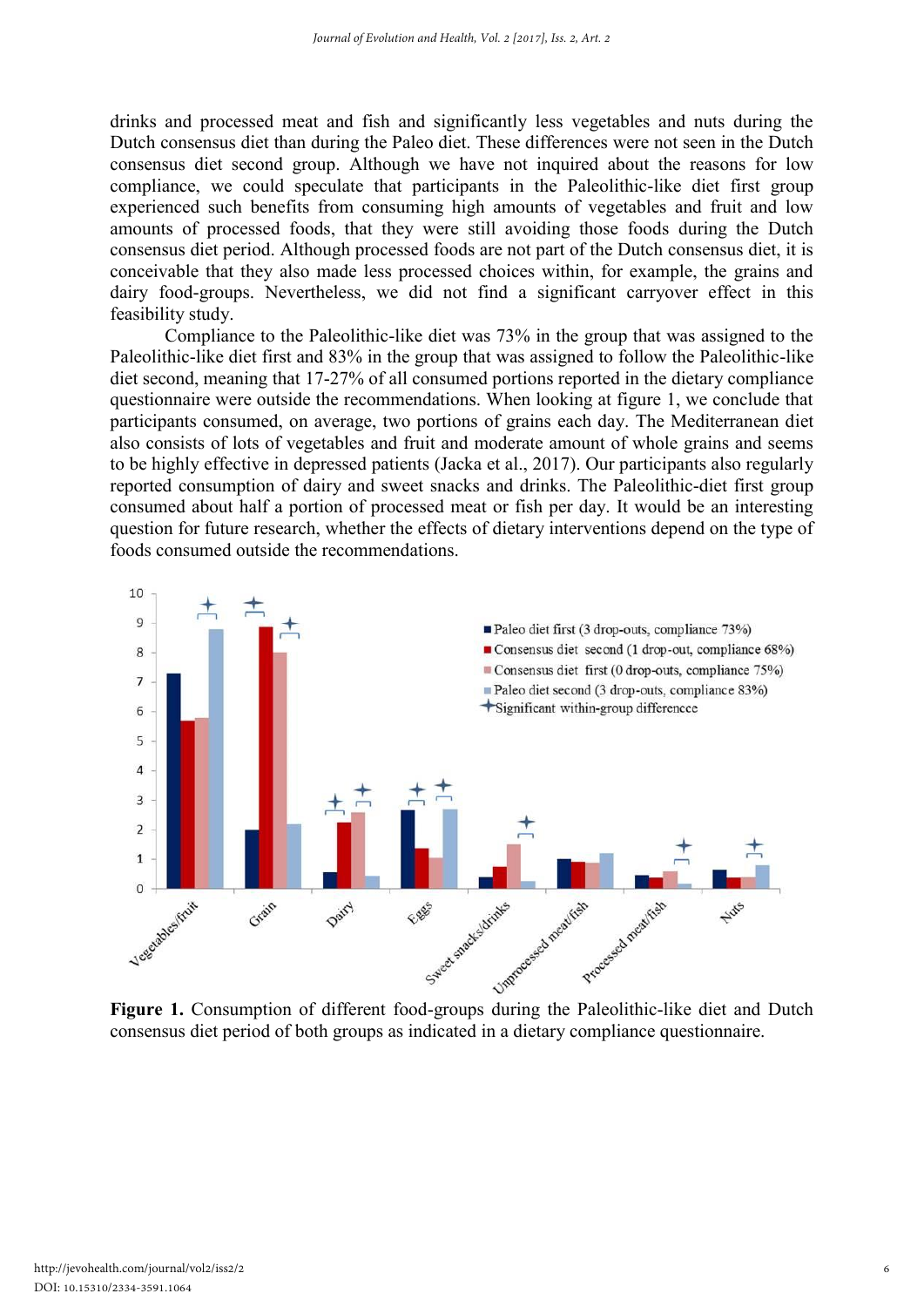

Figure 2. Means and standard errors for the psychological and somatic symptom scores after consuming the Dutch consensus diet during four weeks and after consuming a Paleolithictype diet during four weeks.

#### Sample size calculations

The secondary aim of this feasibility study was to calculate the number of participants needed to show significant differences in psychological and somatic symptoms in a fully-powered web-based cross-over Paleolithic diet intervention. Means and standard deviations of psychological and somatic symptoms after each diet for each group can be found in Table 2. No significant carryover effect was found for psychological symptoms  $(t(26)=0.39, p=.70)$ , or somatic symptoms  $(t(25)=0.11, p=.92)$ . Therefore, the means and standard errors for the consensus diet first and the Paleo diet first groups were collapsed (see Figure 2).

The number of participants needed was calculated for paired samples using an online sample size calculator (Clinical & Translational Science Institute, 2017). Results showed that 25 participants are needed to show significant differences in psychological symptoms and that 18 participants are needed to show significant differences in somatic symptoms in a webbased cross-over trial comparing the Paleolithic diet with the Dutch consensus diet (see Table 2). Taking 20% drop-out into account, this would mean that at least 30 participants should be recruited. Higher numbers are needed when focusing on subscales of the DASS and the RoSI, ranging from 23 for anxiety and cardio-pulmonary symptoms up to 125 for general symptoms.

Two participants had DASS-scores more than two standard deviations above the mean. Excluding these participants from sample size calculations gave slightly higher numbers needed, namely 30 for overall psychological symptoms, 49 for depressive symptoms, 30 for symptoms of anxiety and 388 for symptoms of distress. One participant had a RoSI-score more than two standard deviations above the mean. Excluding this participant from sample size calculations gave about the same numbers needed, namely 18 for total somatic symptoms, 22 for cardio-pulmonary symptoms, 37 for muscular-skeletal symptoms, 66 for gastro-intestinal symptoms and 77 for general symptoms.

We also repeated sample size calculations based on an intention to treat analysis, carrying the last measurement forward. This resulted in estimated sample sizes of 33 and 78 for total psychological and somatic symptoms, respectively, and 49 for depressive, 31 for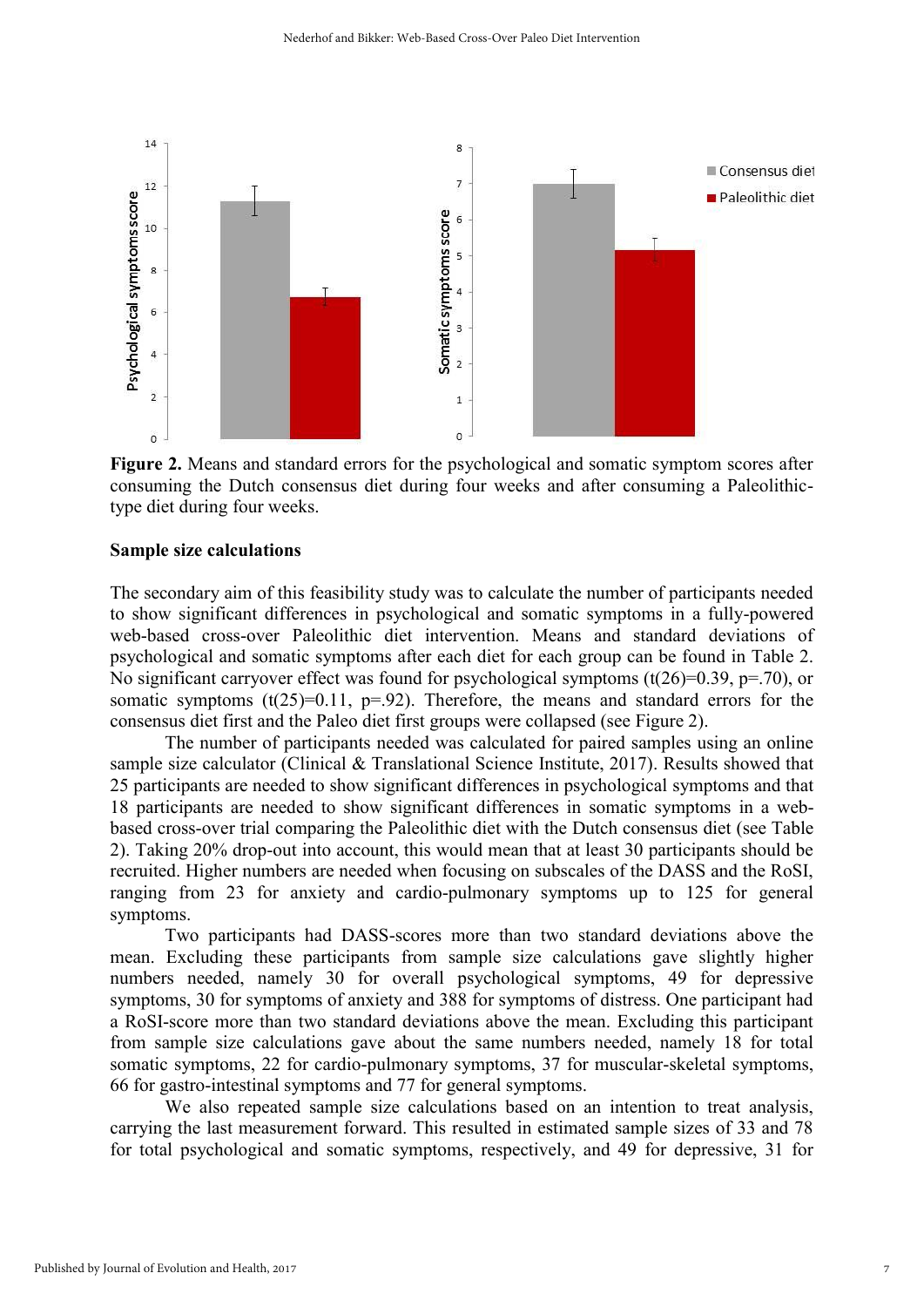anxiety, 142 for distress, 33 for cardio-pulmonary, 44 for muscular-skeletal, 83 for gastrointestinal and 167 for general symptoms.

The effects on psychological and somatic symptoms seemed quite large in the present study. The estimated numbers of participants needed to recruit for future studies should be taken with caution, because small samples, such as in the present feasibility study, are more prone to overestimations of effect sizes (Button et al., 2013). Given the ease of increasing sample size in web-based studies, we recommend recruiting more participants than was estimated here.

It should be noted that sample size calculations for somatic symptoms are based on results obtained with the Rosmalen Somatisation Index (RoSI). The RoSI is based on the Patient Health Questionnaire-15 (Kroenke, Spitzer, & Williams, 2002), complemented with five somatization items from the Symptom Checklist (Arrindell  $\&$  Ettema, 1986) and eight items derived from an expert committee supervised by J. Rosmalen. The RoSI is currently being validated using data from the HowNutsAreTheDutch study (Van Der Krieke et al., 2016). Pending the outcomes of this validation process, use of the RoSI should be seen as a possible limitation of our sample size estimations.

## *Prior expectations and bias*

Average prior expectations about the effects of the Paleolithic and Dutch consensus diets on psychological symptoms are shown in Table 3. Participants expected significantly greater reductions in both psychological and somatic symptoms when following a Paleolithic-like diet compared with the Dutch consensus diet, which points towards biased results. On the other hand, correlations between prior expectations and actual changes were generally quite low and mostly insignificant (psychological symptoms:  $r=15$ ,  $p=.44$  for Paleo;  $r=.19$ ,  $p=.32$ for consensus; somatic symptoms:  $r=38$ ,  $p=.05$  for Paleo;  $r=.27$ ,  $p=.17$  for consensus). This indicates that, although on average participants expected greater effects of the Paleolithic-like diet, participants who had greatest expectations did not necessarily show greatest actual changes. Thus, although the effects were likely partly due to bias, the effects were not just bias. When blinding is not possible, such as in a dietary pattern intervention, it is often more justifiable to administer the intervention in its full context, so-called pragmatic trials (Schwartz & Lellouch, 2009). In this case, expectations about the effects of certain dietary advises, apparently are part of that context. When it comes to answering the question which of two dietary advises should be preferred, pragmatic approaches are often more justifiable than approaches that are aimed at understanding (Schwartz & Lellouch, 2009). Nevertheless, in future studies, it would be interesting to include relevant biomarkers to investigate if those individuals with greatest changes in biomarker values, are also the ones with greatest changes in symptoms. Additionally, we advise to collect data about BMI, medical history and medication use, which was omitted in this pilot study.

## Conclusion

Given the time needed for recruitment, drop-out rates, compliance and representativeness of the sample, we conclude that it is feasible to conduct a web-based cross-over Paleolithic-like diet intervention in the general population. Future studies should reveal, or confirm, given the present effect estimates, if advising the general population to consume more Paleolithic-like diets is more effective in reducing psychological and somatic symptoms on the short-term. Separate studies should be designed to investigate if such an approach can actually help reduce the burden of life-style related diseases, such as diabetes type 2, cardiovascular disease and mood and anxiety disorders.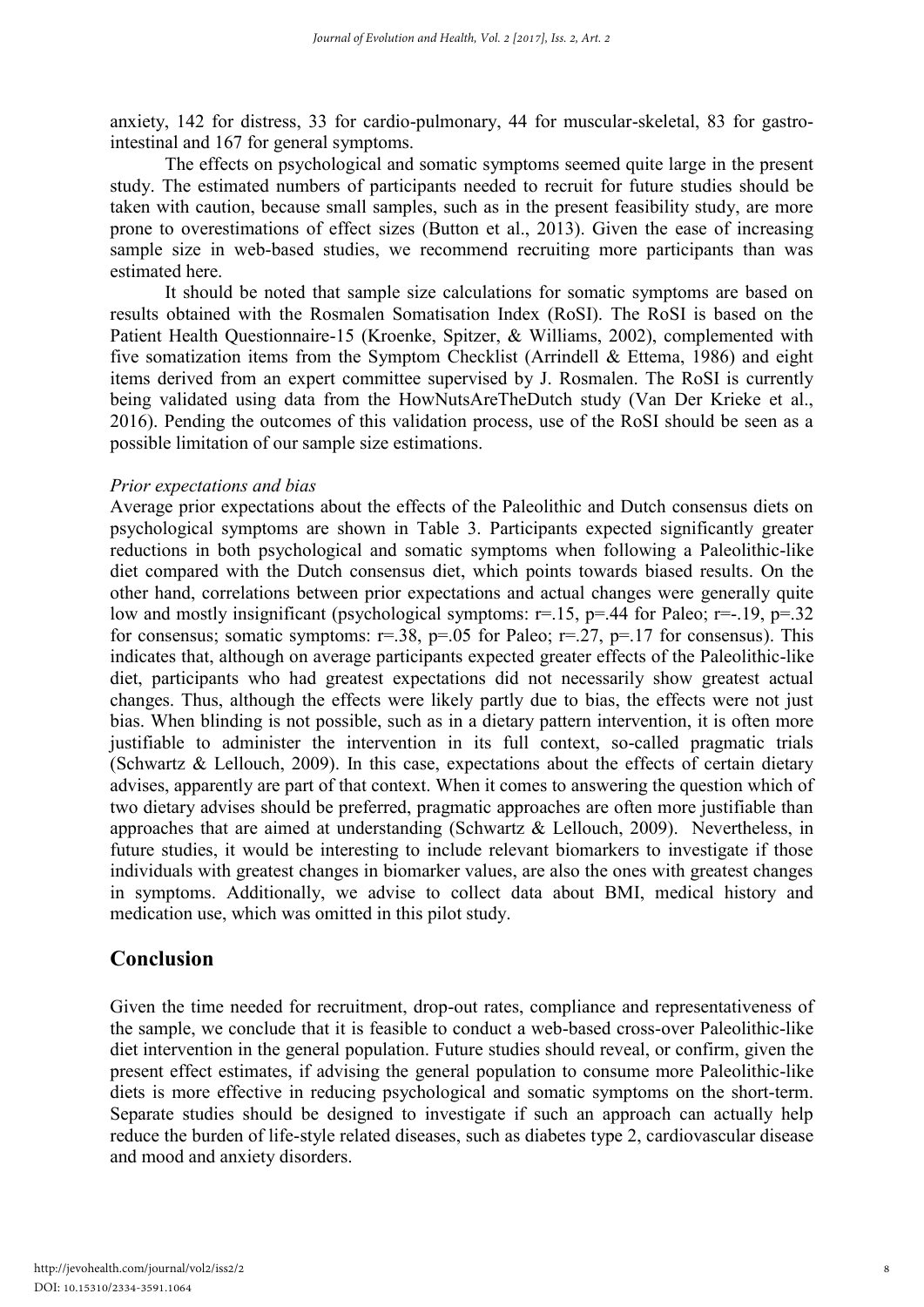|                        | Dutch consensus diet   Paleolithic-like diet   Statistics |               |                           |  |  |
|------------------------|-----------------------------------------------------------|---------------|---------------------------|--|--|
|                        | Mean (SD)                                                 | Mean $(SD)$   |                           |  |  |
| Psychological symptoms | $-0.03(0.45)$                                             | $-0.53(0.84)$ | $\vert$ t(35)=3.18, p<.01 |  |  |
| Somatic symptoms       | 0.00(0.77)                                                | $-0.91(0.85)$ | $_1$ t(34)=5.35, p < 001  |  |  |

Table 3. Prior expectations about the effects of the Dutch consensus diet and the Paleolithiclike diet on psychological and somatic symptoms

## Materials, subjects and methods

## Procedures

This study was a two-times four-week cross-over dietary intervention aiming to recruit 35 participants from the general population through internet-based media. First, a post was published at the blog of the first author including a short description of the study and contact details (Nederhof, 2017). This post was cited in an article in a local newspaper a few days later, including contact details for information. Individuals who wrote that they were interested in participation received an e-mail containing detailed information about the study procedures, a short description of the dietary patterns, contact information of the research team and an independent physician, and an informed consent form. Inclusion criteria for participation were 1) aged 18 years or older, 2) good understanding of Dutch, and 3) being able and willing to follow both dietary patterns during four weeks. Exclusion criteria were 1) pregnancy, and 2) following a low-potassium diet. Low potassium diets are usually prescribed to severe renal patients. After returning a signed informed consent form, participants received a password to log-in to a secured web-page. Participants filled-out the intake questionnaire, the Depression Anxiety Stress Scale and a somatic symptoms questionnaire upon first login. After completing the questionnaires, participants were randomized into either the Paleolithiclike diet first group or the Dutch consensus diet first group using Research Randomizer (Social Psychology Network, ) and received a pdf containing instructions for the first dietary pattern. After four weeks, participants received an e-mail with a link to the second series of questionnaires, after completion of which they received the pdf with instructions for the second dietary pattern. Four weeks later, they received an e-mail with a link to the final set of questionnaires. Scores were saved in a secure data-base. All procedures were approved by the local medical ethical committee. All participants provided written informed consent.

## Dietary patterns

Detailed manuals were developed for both the Paleolithic-like diet and the Dutch consensus diet (available in Dutch from [http://hdl.handle.net/10411/C6U43L\)](https://mail.umcg.nl/owa/redir.aspx?C=UrFfMzio5-ioRCzA5rqR44dAymchQGygExa-NbfkzyFcIok2rIvUCA..&URL=http%3a%2f%2fhdl.handle.net%2f10411%2fC6U43L). The manuals contained information about which foods to eat and which to avoid including short descriptions of the reasons why, and, in case of the Dutch consensus diet, instructions about quantities of each food group.

## *Paleolithic-like diet*

Vegetables and fruit were described as the basis of Paleolithic-like dietary patterns. Participants were instructed to consume fresh or frozen vegetables and fruit, and to avoid preserved vegetables and fruit. Participants were also instructed to avoid peas, beans and corn, which are often considered vegetables in The Netherlands. Pulses, such as green beans or runner beans, were permitted. Potatoes were excluded from the Paleolithic-like diet. Participants were instructed to consume unprocessed, fresh or frozen meat, (shell-)fish, poultry, game and/or eggs for their high quality proteins. Nuts were also allowed on the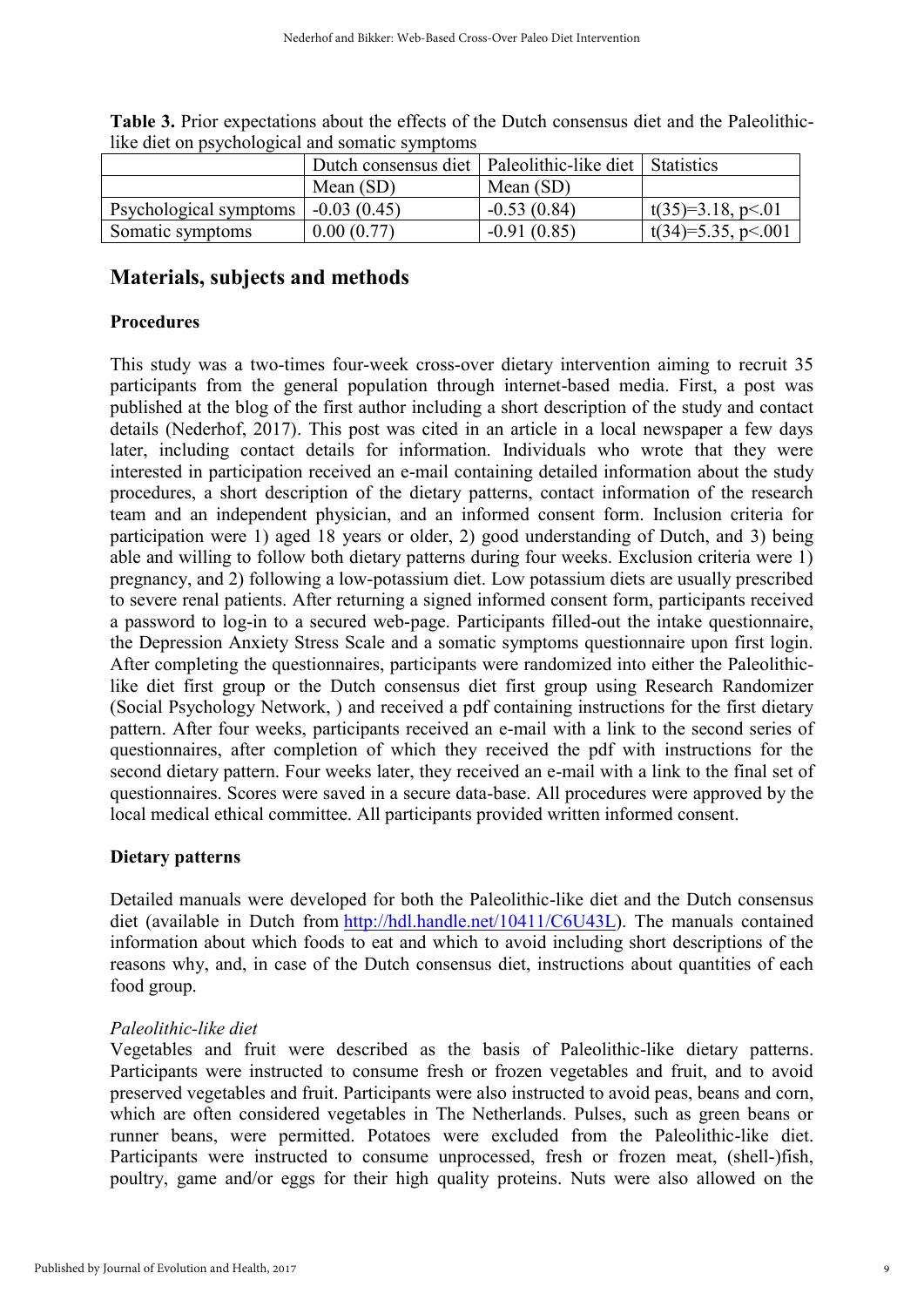Paleolithic-diet. Participants were instructed to avoid peanuts, which are legumes, and salted, oil-fried or coated nuts. Participants were instructed to use olive oil and/or coconut oil for all purposes, and were permitted to use fresh, cold-pressed flaxseed oil for cold preparations. They were instructed to avoid seed-oils because they are high in omega-6 unsaturated fatty acids and vulnerable for oxidation. Participants were instructed to drink water and herbal teas and were allowed to have a maximum of three cups of black tea or coffee and one glass of wine per day. All soft-drinks, vegetable- and fruit juices, dairy-based drinks and all other alcoholic drinks were excluded from the Paleolithic-like diet.

## *Dutch consensus diet*

The Dutch consensus diet consists of the five food-categories: 1) vegetables and fruit, 2) bread, grains, potatoes, rice, pasta and legumes, 3) dairy, meat, fish, eggs and vegetarian alternatives, 4) fats and oils, and 5) drinks. Detailed instructions are given about quantities for each category. Quantities vary by sex and age. The advice for vegetables and fruit is 200g vegetables and 200g fruit per day and does not vary by sex and age (above 18 years old). All fresh, frozen and preserved without additives vegetables and fruits are permitted. Beans and pulses are also considered vegetables in the Dutch consensus diet. Vegetable purees and juices are considered less desirable, and consumption of vegetables with cream or sauce, pickled or salted vegetables or preserved fruit with added sugar is permitted only occasionally.

The Dutch consensus diet advices to consume 5-7 slices of bread and 150-250g potatoes, pasta, rice or legumes each day, depending on sex and age. Whole-grain products are the preferred choice, brown bread and grain products with dried fruit are considered less desirable. Consumption of refined grains is permitted only occasionally. For potatoes, boiled or baked potato (white or sweet) are the preferred choice, mashed potatoes are a less desirable choice and (deep-)fried potatoes should be consumed only occasionally. The preferred choice for pasta or rice is also whole-grain, multi-grain is a less desirable choice and refined pasta and rice should be eaten only occasionally.

The advice for dairy, meat, fish, eggs and vegetarian alternatives is 450-550 ml dairy, depending on sex and age, 30 g cheese, and 100-125 g meat, fish, poultry, eggs or vegetarian alternatives per day. Eggs are limited at three per week, and fish should be chosen at least twice per week, once of which should be fatty fish, like herring, mackerel or salmon. Low-fat dairy products are the preferred choice, full-fat dairy and dairy products with added sugar should be consumed only occasionally. Unprocessed lean meat and poultry are the preferred choice, fatter cuts and processed products should be eaten only occasionally. Unprocessed fish and shell-fish are the preferred choise, deep-fried fish should be eaten only occasionally. For eggs, boiling is the preferred preparation method, frying should be done only occasionally.

The advice for fats and oils is 25-35 g of lower-fat margarine, depending on sex and age, and 15 g of oil or (deep-)fry products. All types of oil or liquid margarines with less than 70% fat are the preferred choice, soft margarines with less than 70% fat and liquid deep-fry products are the less-preferred choice, hydrogenated margarines and (deep-)fry products and butter should be eaten only occasionally.

Finally, people should drink 1500-2000 ml per day, according to the Dutch consensus diet. People should preferably drink water or unsweetened coffee or tea, black or with low-fat milk. Light soft-drinks are less preferable, coffee or tea with sugar and/or milk or cream, softdrinks, fruit juices, energy drinks and alcohol should only be taken occasionally.

The Dutch consensus diet also has the following five rules: 1) eat a varied diet, 2) do not eat too much and be physically active, 3) eat less saturated fat, 4) eat lots of vegetables, fruit and bread, and 5) ensure food-safety.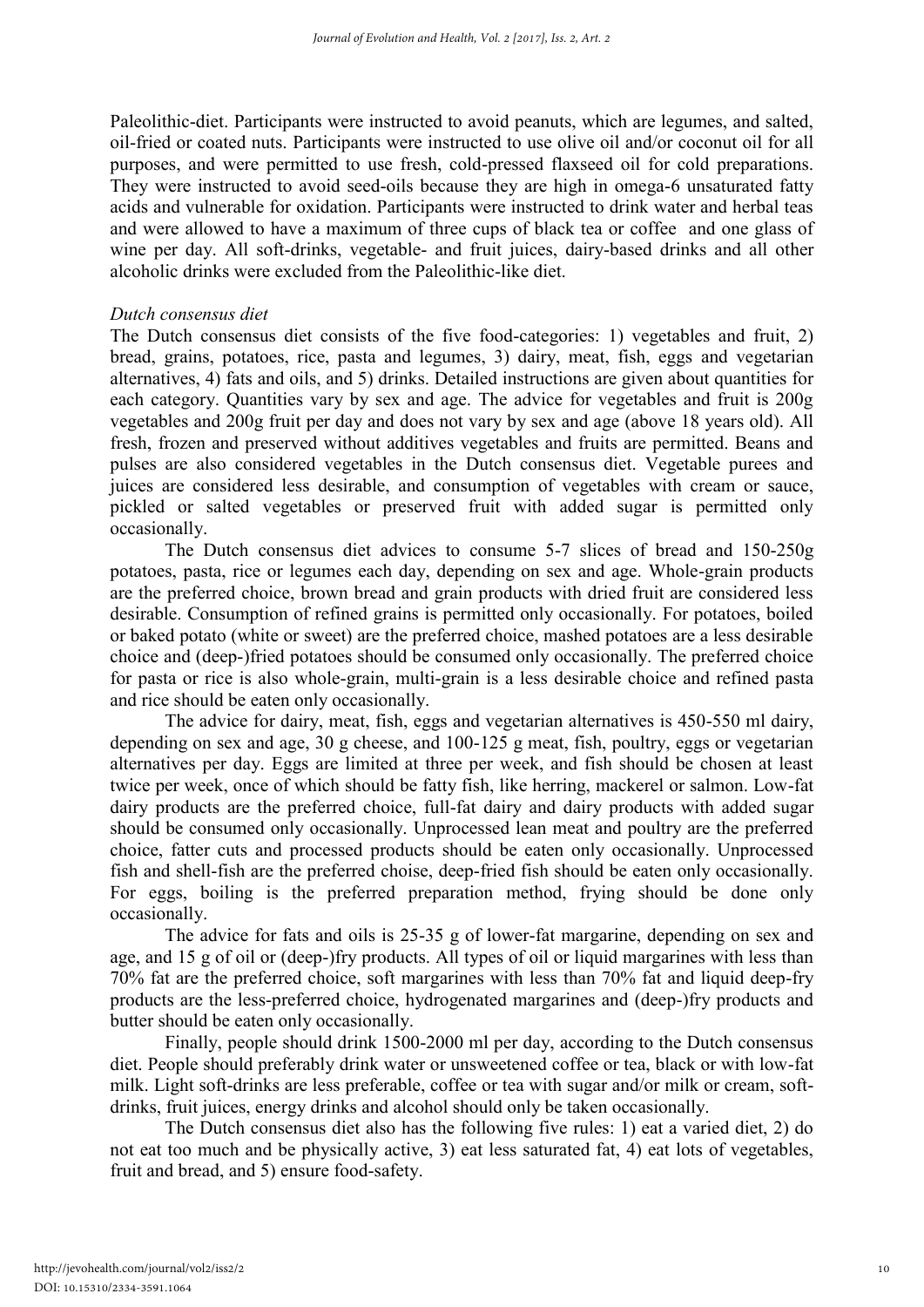## **Measures**

### *Intake questionnaire*.

Participants were asked to indicate their sex, age, weight, height, postal code, marital status, number of children, educational level, work status, and whether they were currently following a special diet. Additionally, participants were asked to indicate their expectations regarding the effects of both the Dutch consensus diet and the Paleolithic-like diet on their psychological and somatic symptoms on a five-point scale ranging from  $1 =$  much less symptoms, through  $3 =$  no difference, to  $5 =$  much more symptoms.

## *Psychological symptoms*.

The Dutch translation of the Depression Anxiety Stress Questionnaire (DASS) (De Beurs, van Dyck, Marquenie, Lange, & Blonk, 2001; Lovibond & Lovibond, 1995) was used to measure psychological symptoms. The DASS consists of 42 items, including 14 questions on each of the domains of depression, anxiety and stress, which could be answered on a 4-point scale ranging from  $0 =$  did not apply to me at all to  $3 =$  applied to me very much, or most of the time. The scale includes statements such as "I felt sad and depressed", "I felt scared without any good reason", and "I found it difficult to relax". Test retest reliability and internal consistency of the Dutch version of the DASS is good ( $r > 0.75$ ; Cronbach's alpha = 0.90)(De Beurs et al., 2001).

## *Somatic symptoms*.

The Patient Health Questionnaire-15 (Kroenke et al., 2002) was used, complemented with five somatization items from the Symptom Checklist (Arrindell & Ettema, 1986) and eight items derived from an expert committee supervised by J. Rosmalen, to measure somatic symptoms. Participants were asked to rate to which extent they were bothered by each of the 28 somatic symptoms on a three-point scale, ranging from not at all to very much. Reliability and validity of the Patient Health Questionnaire are moderate to good, with a Cronbach's α of 0.80, intraclass-correlation coefficients between 0.60 and 0.83, strong associations with functional status, disability days and symptom-related difficulty which were discriminative between somatic and depressive symptoms (Kroenke et al., 2002; van Ravesteijn et al., 2009). The full somatic symptoms questionnaire is currently being validated in data from the HowNutsAreTheDutch study (Van Der Krieke et al., 2016) and called the Rosmalen Somatisation Index (RoSI).

## *Compliance*.

A newly developed questionnaire was used to evaluate overall compliance to the two dietary patterns. The questionnaire consisted of 23 questions about the number of portions participants consumed either on average per day or total in the past week. Participants were instructed that the size of their fist equaled one portion. A preliminary validation in 50 individuals, not participating in this feasibility study, against a 7-day food diary showed reasonable validity ( $r = .61$  for the Dutch consensus diet and  $r = .48$  for the Paleolithic-like diet). Test-retest reliability of this instrument was good ( $r = .72$ ).

## *Evaluation*.

After both dietary patterns participants were asked to rate how easy or difficult it was to follow the dietary pattern, what changes we could make to make participation easier for future participants and how we could improve the instructions.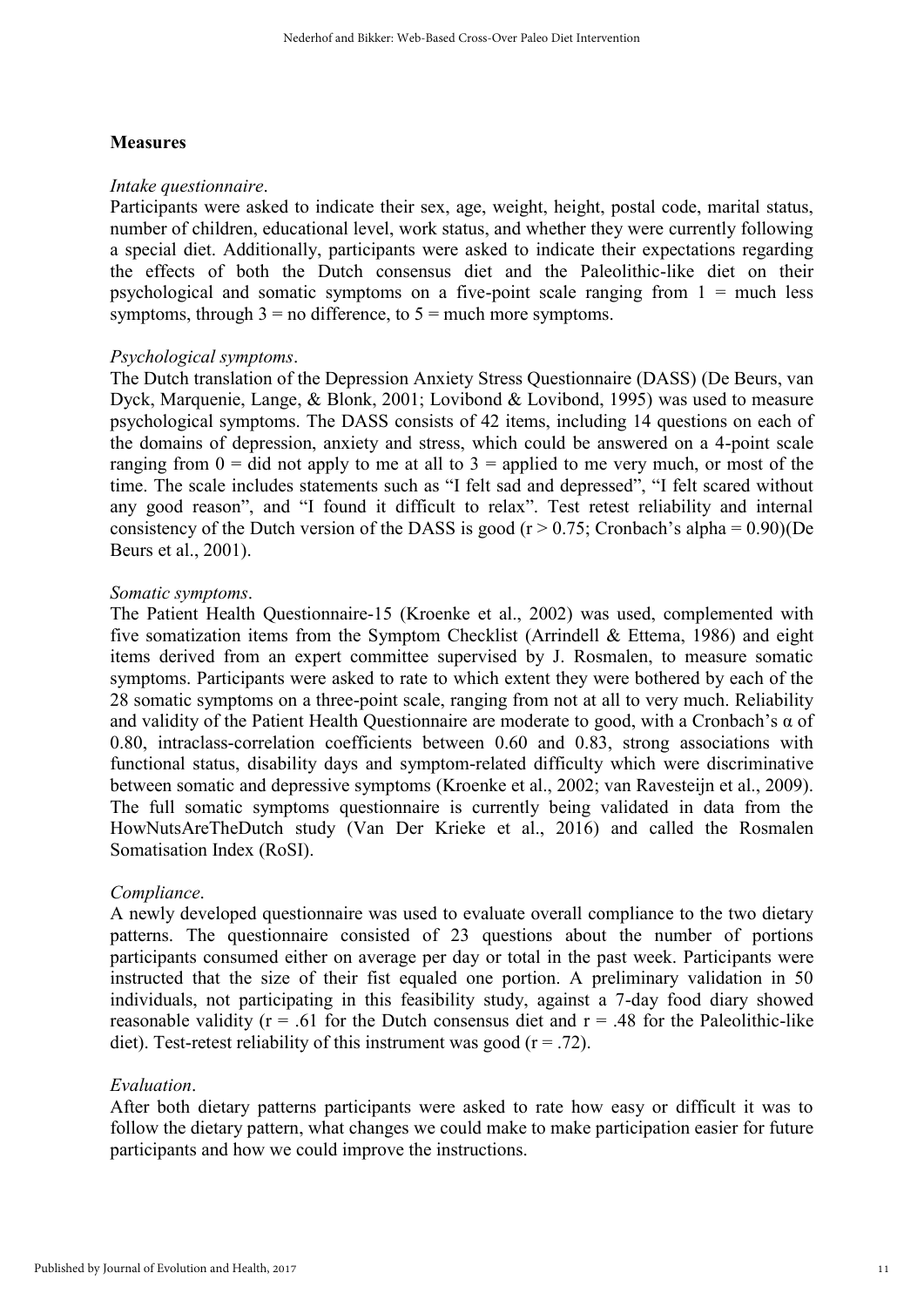## Data analysis

The primary objective of the study was to investigate feasibility of a web-based cross-over Paleolithic diet intervention. Feasibility was operationalized as the number of days needed to recruit 35 participants, representativeness of the sample, the drop-out rate and compliance to the dietary interventions. To determine representativeness of the sample, sex, age, body mass index, marital status, number of children, educational level, and work status of participants in the present study were compared to the Dutch population using data from (Centraal Bureau voor de Statistiek, ) with t-tests for continuous variables and for categorical variables either Chi-square tests, or, in case of low numbers in one or more categories, Fisher's exact tests. Psychological symptom scores were compared to the weighed population means published by Van Der Krieke (Van Der Krieke et al., 2016), using independent samples t-tests. No comparison data from the Dutch population were available for somatic symptoms. Therefore, we compared PHQ-15 scores of our participants with PHQ-15 scores from the German general population, aged 14-92 (Kocalevent, Hinz, & Braehler, 2013) using independent samples t-tests. To determine compliance to the Paleolithic-like diet, we divided the number of portions permitted by the total number of portions consumed as indicated on the compliance questionnaire. To determine compliance to the Dutch consensus diet, we subtracted each portion that was consumed less or more than recommended from the total number of recommended portions, and divided this number by the total number of recommended portions.

The secondary objective of the study was to calculate the number of participants needed to show significant differences in psychological and somatic symptoms in a fullypowered web-based cross-over Paleolithic diet intervention. We first checked whether there were carry-over effects from one intervention to the other by calculating the sum of psychological and somatic symptoms, respectively, after the two intervention periods and comparing the two sequence groups by using an independent samples t-test (Wellek & Blettner, 2012). If no carry-over effect was found, the number of participants was calculated for paired samples, on the other hand, if a significant carry-over effect was found, the number of participants was calculated for independent samples using an online sample size calculator (Clinical & Translational Science Institute, 2017). These analyses were repeated including drop-outs, carrying forward the scores from their last measurement.

Prior expectations about the effects of the Dutch consensus diet and the Paleolithiclike diet on psychological and somatic symptoms were compared using paired samples t-tests. Correlations between prior expectations regarding changes in psychological and somatic symptoms and actual differences between baseline symptom scores and symptoms scores after each diet were calculated to gain insight in possible biases. Data are available from [http://hdl.handle.net/10411/C6U43L.](https://mail.umcg.nl/owa/redir.aspx?C=UrFfMzio5-ioRCzA5rqR44dAymchQGygExa-NbfkzyFcIok2rIvUCA..&URL=http%3a%2f%2fhdl.handle.net%2f10411%2fC6U43L)

## Acknowledgements and disclosures

No funding was received for the present pilot study. The authors report no conflicts of interest. This trial was registered with The Netherlands National Trial Register (NTR) under number 5492 at 14 September 2015. Recruitment started 23 September 2015.The authors acknowledge the contributions of Daniel Vogel and RoQua to data collection. The authors also acknowledge the contribution of all participants and others involved, without whom this study would not have been possible. The data-set and the manuals with dietary instructions (in Dutch) are available from [http://hdl.handle.net/10411/C6U43L.](https://mail.umcg.nl/owa/redir.aspx?C=UrFfMzio5-ioRCzA5rqR44dAymchQGygExa-NbfkzyFcIok2rIvUCA..&URL=http%3a%2f%2fhdl.handle.net%2f10411%2fC6U43L)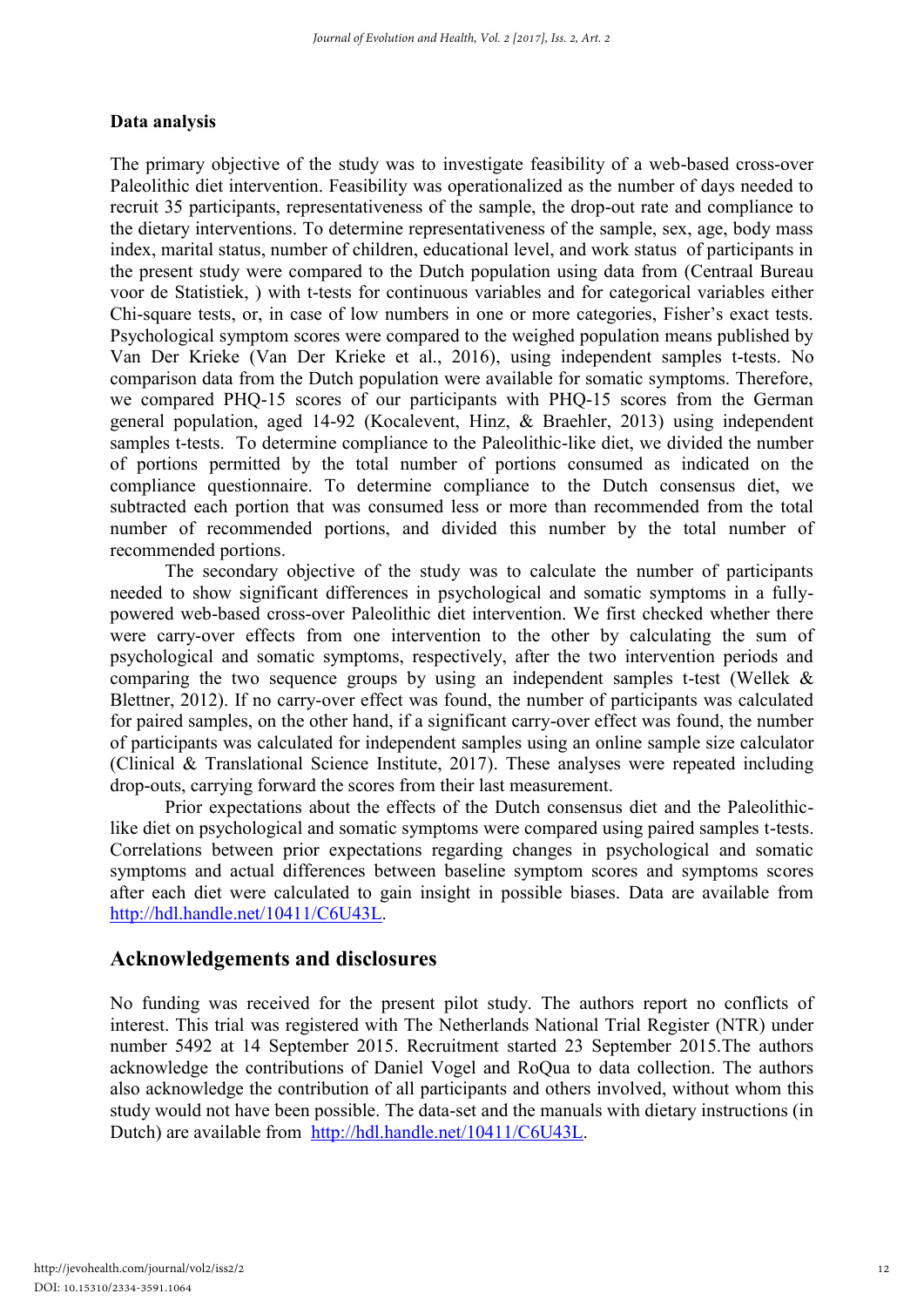## References

- Appel, L., Brands, M., Daniels, S., Karanja, N., Elmer, P., & Sacks, F. (2006). Dietary approaches to prevent and treat hypertension - A scientific statement from the american heart association. *Hypertension, 47*(2), 296-308. doi:10.1161/01.HYP.0000202568.01167.B6
- Arrindell, W. A., & Ettema, J. H. M. (1986). *Handleiding bij een multidimensionale psychopathologie indicator*. Lisse: Swets & Zeitlinger.
- Boers, I., Muskiet, F. A. J., Berkelaar, E., Schut, E., Penders, R., Hoenderdos, K., . . . Jong, M. C. (2014). Favourable effects of consuming a palaeolithic-type diet on characteristics of the metabolic syndrome: A randomized controlled pilot-study. *Lipids in Health and Disease, 13*, 160. doi:10.1186/1476-511X-13-160
- Button, K. S., Ioannidis, J. P. A., Mokrysz, C., Nosek, B. A., Flint, J., Robinson, E. S. J., & Munafo, M. R. (2013). Power failure: Why small sample size undermines the reliability of neuroscience. *Nature Reviews Neuroscience, 14*(5), 365-376. doi:10.1038/nrn3475
- Centraal Bureau voor de Statistiek.Statline. Retrieved from http://statline.cbs.nl/Statweb/
- Clinical & Translational Science Institute. (2017). Sample size calculators. sample size calculators for designing clinical research. Retrieved from http://www.sample-size.net/
- De Beurs, E., van Dyck, R., Marquenie, L. A., Lange, A., & Blonk, R. W. B. (2001). De DASS: Een vragenlijst voor het meten van depressie, angst en stress. *Gedragstherapie, 34*, 35-53.
- Frassetto, L. A., Schloetter, M., Mietus-Synder, M., Morris, R. C., Jr., & Sebastian, A. (2009). Metabolic and physiologic improvements from consuming a paleolithic, hunter-gatherer type diet. *European Journal of Clinical Nutrition, 63*(8), 947-955. doi:10.1038/ejcn.2009.4
- Genoni, A., Lyons-Wall, P., Lo, J., & Devine, A. (2016). Cardiovascular, metabolic effects and dietary composition of ad-libitum paleolithic vs. australian guide to healthy eating diets: A 4-week randomised trial. *Nutrients, 8*(5), 10.3390/nu8050314. doi:10.3390/nu8050314 [doi]
- Gosling, S. D., & Mason, W. (2015). Internet research in psychology. *Annual Review of Psychology, Vol 66, 66*, 877-902. doi:10.1146/annurev-psych-010814-015321
- Jacka, F. N., O'Neil, A., Opie, R., Itsiopoulos, C., Cotton, S., Mohebbi, M., . . . Berk, M. (2017). A randomised controlled trial of dietary improvement for adults with major depression (the 'SMILES' trial). *BMC Medicine, 15*(1), 23-017-0791-y. doi:10.1186/s12916-017-0791-y [doi]
- Jonsson, T., Granfeldt, Y., Ahren, B., Branell, U., Palsson, G., Hansson, A., . . . Lindeberg, S. (2009). Beneficial effects of a paleolithic diet on cardiovascular risk factors in type 2 diabetes: A randomized cross-over pilot study. *Cardiovascular Diabetology, 8*, 35. doi:10.1186/1475-2840-8-35
- Keehan, S. P., Cuckler, G. A., Sisko, A. M., Madison, A. J., Smith, S. D., Stone, D. A., . . . Lizonitz, J. M. (2015). National health expenditure projections, 2014-24: Spending growth faster than recent trends. *Health Affairs, 34*(8), 1407-1417. doi:10.1377/hlthaff.2015.0600
- Kocalevent, R., Hinz, A., & Braehler, E. (2013). Standardization of a screening instrument (PHQ-15) for somatization syndromes in the general population. *Bmc Psychiatry, 13*, 91. doi:10.1186/1471-244X-13-91
- Kroenke, K., Spitzer, R., & Williams, J. (2002). The PHQ-15: Validity of a new measure for evaluating the severity of somatic symptoms. *Psychosomatic Medicine, 64*(2), 258-266.
- Lovibond, P. F., & Lovibond, S. H. (1995). The structure of negative emotional states comparison of the depression anxiety stress scales (dass) with the beck depression and